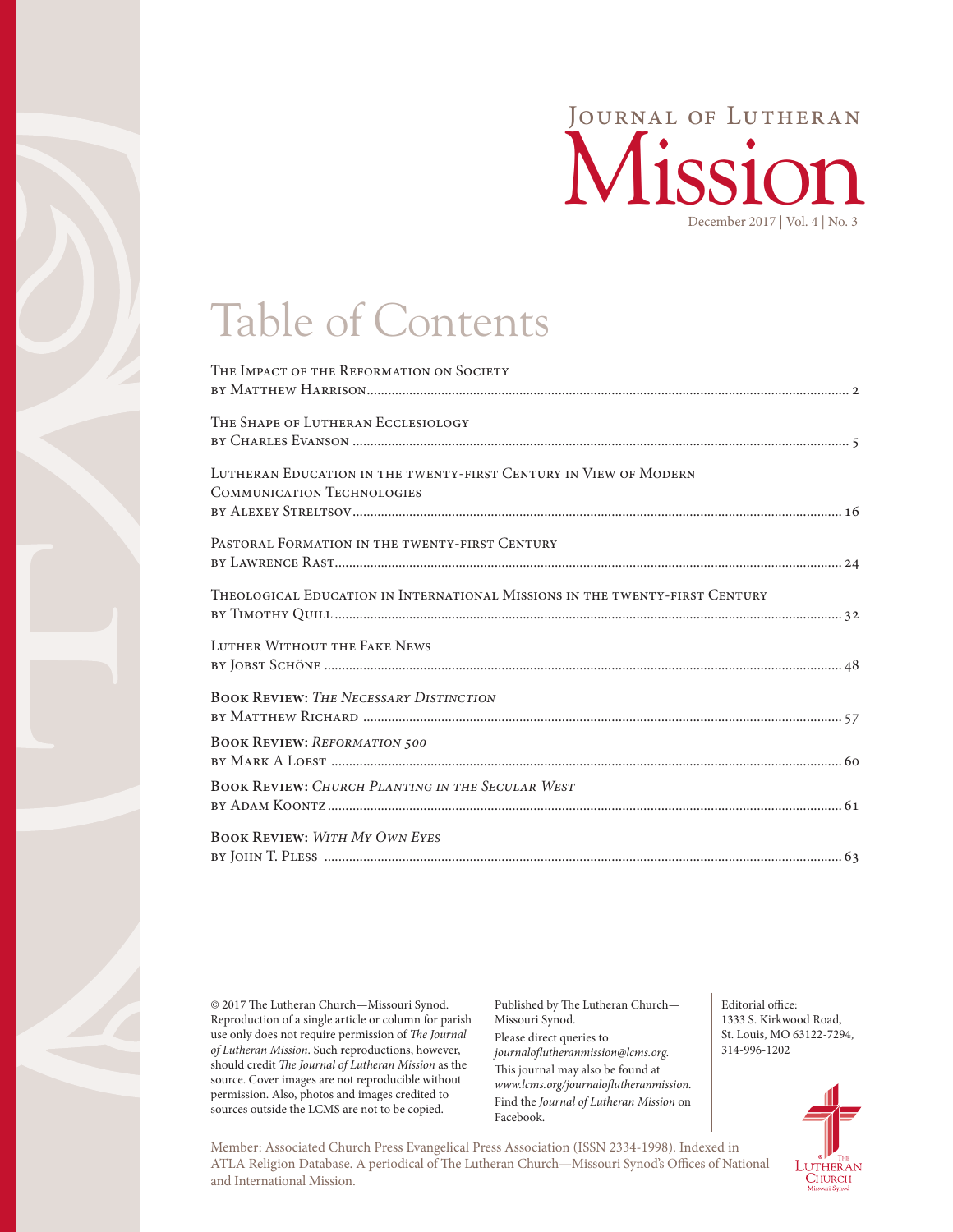## THE SHAPE OF LUTHERAN **ECCLESIOLOGY**

### *International Lutheran Conference, Prague, Czech Republic, October 6, 2011*

**In a derivative and supportive sense, ministry and ordination are marks of the church, for they have been given to the church by the church's Lord for the sake of the gospel, its proclamation, and its administration in the sacraments.**

by Charles J. Evanson

#### Ecclesiology and Ecclesia

The subject is the shape of Lutheran ecclesiology,<br>that is, an ecclesiology which is faithful to the<br>word of God and the confessional writings of the<br>Lutheran church. The term "ecclesiology" derives from that is, an ecclesiology which is faithful to the word of God and the confessional writings of the Lutheran church. The term "ecclesiology" derives from the Greek ἐκκλησία, via the Latin *ecclesia*, the doctrine of the church. If ecclesiology is thought of as a circle, then the church, the creature of the gospel, stands second only to the gospel itself at its center. What stands in close proximity to the center derives its significance from what is central, and derives its importance from it. What stands farther out from the center, on the periphery, is of lesser importance. Though itself nonessential, it still derives significance in relation to what is more central. However, if the connection between it and the center, the gospel, becomes obscured or lost, then what stands on the periphery may be regarded as undesirable or even detrimental.

We begin with the center, with the church herself. The term is one for which Martin Luther shows no fondness whatever. In his opinion it has been thoroughly corrupted and its meaning has become unclear. It puts the people in mind of a building made of stones, he writes, or of the pope and the elaborate ecclesiastical structure with which he is surrounded. Few think properly of the church as a community of people made holy by the work of Christ.

If the words, "I believe that there is a holy Christian people," had been used in the Children's Creed, all the misery connected with this meaningless and obscure word ["church"] might easily have been avoided. For the words "Christian holy people" would have brought with them, dearly and powerfully, the proper understanding and judgment of what is, and what is not, church. Whoever would have heard the words "Christian holy people" could have promptly concluded that the pope is no people, much less a holy Christian people. So too the bishops, priests, and monks are not holy, Christian people, for they do not believe in Christ, nor do

they lead a holy life, but are rather the wicked and shameful people of the devil. He who does not truly believe in Christ is not Christian or a Christian. He who does not have the Holy Spirit against sin is not holy. Consequently, they cannot be "a Christian holy people," that is, sancta et catholica ecclesia.

But since we use this meaningless word "church" in the Children's Creed, the common man thinks of the stone house called a church, as painted by the artists; or, at best, they paint the apostles, disciples, and the mother of God, as on Pentecost, with the Holy Spirit hovering over them. This is still bearable; but they are the holy Christian people of a specific time, in this case, the beginning. Ecclesia, however, should mean the holy Christian people, not only of the days of the apostles, who are long since dead, but to the end of the world, so that there is always a holy Christian people on earth, in whom Christ lives, works, and rules, per redemptionem, "through grace and the remission of sin," and the Holy Spirit, per vivificationem et sanctificationem, "through daily purging of sin and renewal of life," so that we do not remain in sin but are enabled and obliged to lead a new life, abounding in all kinds of good works, as the Ten Commandments or the two tables of Moses' law command, and not in old, evil works. That is St. Paul's teaching. But the pope, with his followers, has applied both the name and the image of the church to himself and to his vile, accursed mob, under the meaningless word ecclesia, "church," etc.<sup>1</sup>

The word "church" has such a wide variety of

<sup>1</sup> Martin Luther, *Luther's Works*, ed. Jaroslav Pelikan, Helmut T. Lehmann, and Christopher B. Brown, 75 vols. (Philadelphia: Fortress and St. Louis: Concordia Publishing House, 1955–1986), 41:144–45. Hereafter *LW*.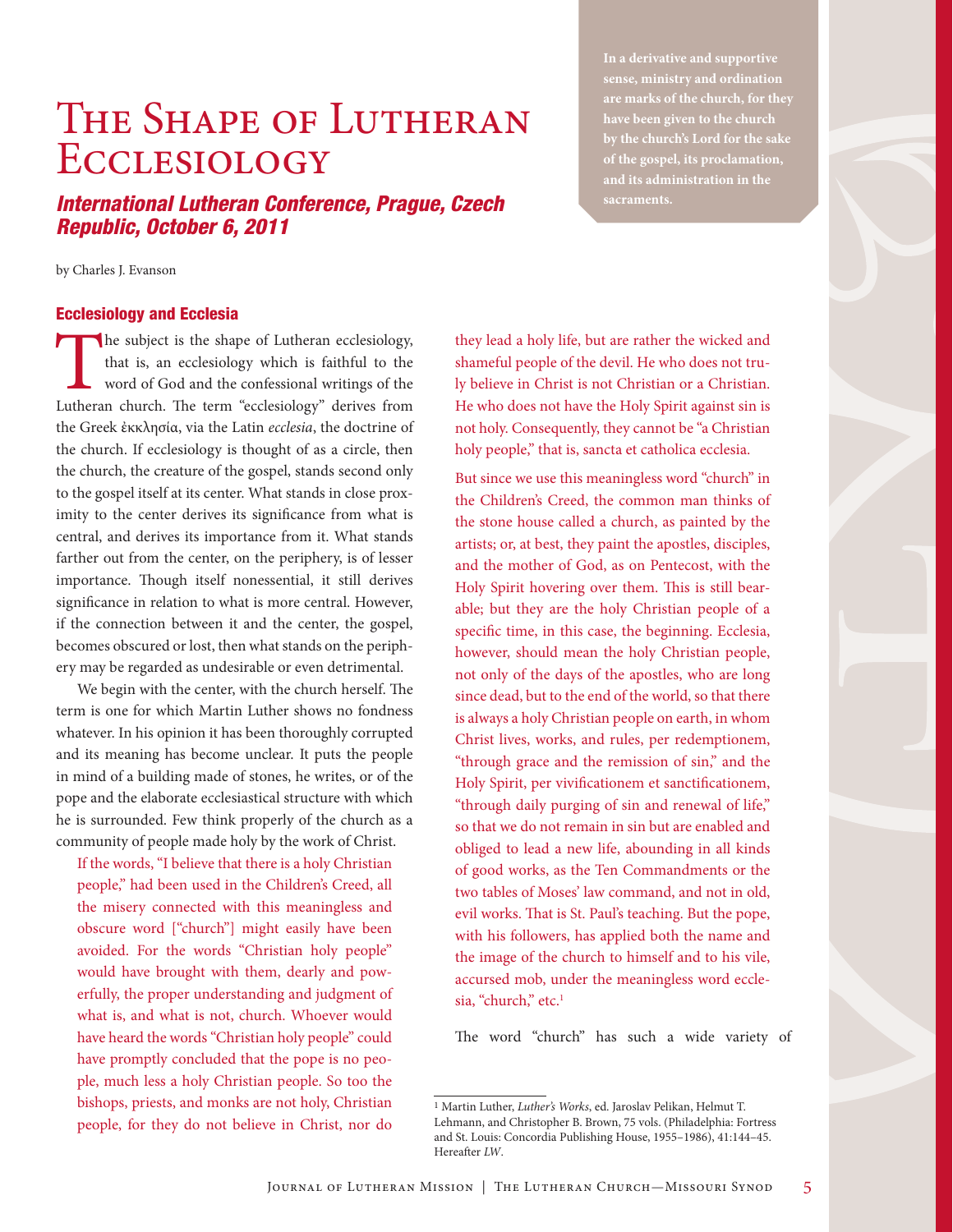meanings<sup>2</sup> that it is necessary to make clear that Lutheran ecclesiology has to do with the community of Christians, the body of Christ. The classical expression of it is found in Article VII of the Augsburg Confession:

Also they teach that one holy Church is to continue forever. The Church is the congregation of saints, in which the gospel is rightly taught and the Sacraments are rightly administered.

And to the true unity of the Church it is enough to agree concerning the doctrine of the gospel and the administration of the Sacraments. Nor is it necessary that human traditions, that is, rites or ceremonies, instituted by men, should be everywhere alike. As Paul says: One faith, one Baptism, one God and Father of all, etc. Eph. 4, 5. 6. (AC VII, 1–4)

Because it is the purpose of Augustana VII to indicate where the holy Christian people are to be found, its "located-ness" is necessarily described in terms of sensory phenomena; the church may be known primarily in terms of what is heard in the congregation, and only secondarily by what is seen. The teaching of the gospel enters the ear, not the eye or the nose, and with reference to Holy Baptism, Holy Absolution, and the sacrament of body and blood of Christ, it is Christ's spoken word which makes them what they are and gives them to do what they do. The sheep hear

the voice of their shepherd through the voice of him who has been sent in order in and by the church to speak with the voice of the shepherd. "For, thank God, a seven year old child now knows what the Church is, namely, the holy believers and lambs who hear the voice of their Shepherd. For the children pray thus: I believe in one holy Christian Church," writes Luther in the Smalcald Articles (SA III, XII, 2). What is seen may give the appearance of sanctity, but the eye is more easily misled than the ear: "holiness does not consist in albs, tonsures, long gowns, and other of their ceremonies devised by them outside the Sacred Scriptures, but in the Word of God and true faith" (SA, III, XII, 3).

#### The Background of Augustana VII

Behind the definition of Augustana VII lies more than a decade and a half of Luther's careful consideration of the nature of the church. As early as his lectures on the Psalms of 1513–1515, Luther speaks of the church as indiscernible to human sight, but known only to faith.<sup>3</sup> In the context of the controversies of the 1520s he further developed his arguments. The church consists of believers, he declares, but it is not believers who form the substance of the church. Faith depends upon the word which calls it to life and forever nourishes and sustains it. In his 1521 response to Ambrosius Catharini Luther writes:

Compared to the bread and Baptism, the gospel

Every assembly of believers among whom the gospel is preached without corrupting additions or omissions and among whom the sacraments are in like manner administered as the Lord has given them is the church full and whole. Each is full and whole, and all such assemblies are altogether one church, full and whole.

is the noblest and most certain symbol of the Church, since it is only through the gospel that the Church is conceived, formed, nourished, brought to life, brought up, fed, clothed, provided with, strengthened, and armed, to put in briefly. The substance of the whole life of the Church is the Word of God, as Christ says, "Man lives by every word that proceeds from the mouth of God."4

Here gospel and Christ stand together most closely, for the Christ upon whom the church is built is the Christ who is pro-

claimed and presents himself to man in the gospel, the

<sup>2</sup> *Oxford English Dictionary* lists no less than eighteen definitions under the heading "Church."

<sup>3</sup> Ernest Gordon Rupp, *The Righteousness of God*, Luther Studies (London: Hodder and Stoughton, 1953), 317, credits Karl Holl with the insight that Luther's visible/invisible terminology is not the fruit of controversy with Rome, but is already evident in the early Psalms lectures: e.g., "For Christ is concealed in the Church which is hidden from men but manifest to God"; "For the Church is invisible and is recognizable by faith alone."

<sup>4 &</sup>quot;Ad librum eximii magistri nostri ambrosii cattharini, defensoris Silbestri Prieratis acerrimi Evangelium enim prae pane et Baptismo unicum, certissimum et nobilissimum Ecclesiae symbolum est, cum per solum Evangelium concipiatur, formetur, alatur, generetur, educetur, pascatur, vestiatur, ornetur, roboretur, armetur, servetur, breviter, tota vita et substantia Ecclesiae est in verbo dei, sicut Christus dicit 'In omni verbo quod procedit de ore dei vivit homo.'" Martin Luther, *Luthers Werke*, Weimarer Ausgabe, 7, 721. Hereafter WA.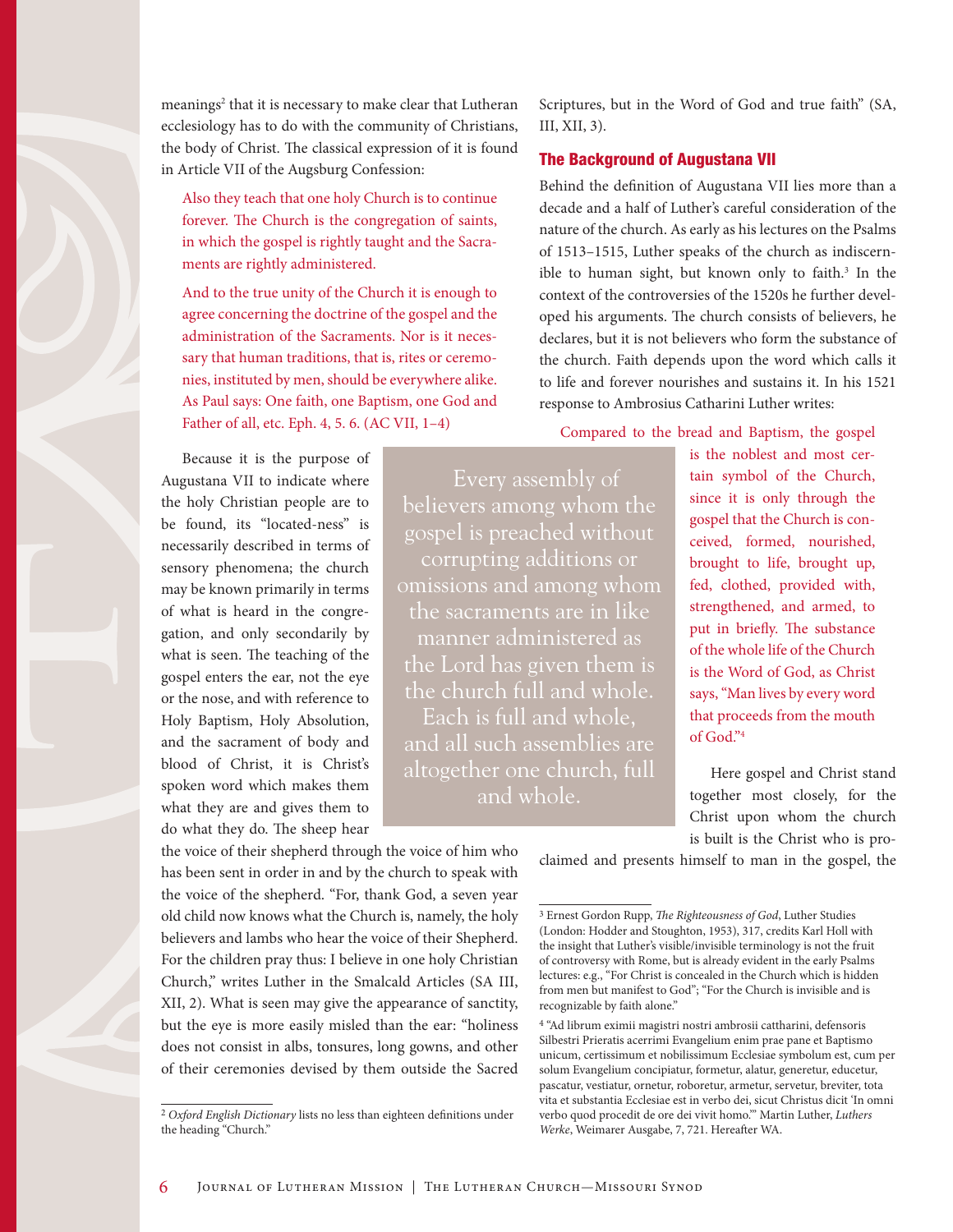Christ who is born of the Virgin Mary, suffers under Pontius Pilate, is crucified, dies, is buried, and rises from the dead on the third day, triumphant over sin, death, and the power of the devil. Werner Elert notes that in this 1521 disputation Luther employs terminology remarkably close to that which would be used by Melanchthon nine years later in Augustana VII:

The Gospel is the real organizing principle of the church. It begets the believers, gathers them, and combines them into a supra-individual unity. On the basis of this fundamental thought Luther, in his defense against Ambrosius Catherinus, develops a conception of the church which must be regarded as an exact anticipation of the seventh article of the Augsburg Confession. The church is built on the Rock Christ alone, With Him it will remain in the Spirit. "It will remain perpetually" (perpetuo mansura), says the Augsburg Confession. It is the "communion of saints" (communion sanctorum) —"congregation of saints" (congregatio sanctorum) says the confession. Or the "holy congregation of the believers" (sancta fidelium congregatio)—the "assembly of believers" (Versammlung aller Glaubigen). How can it be recognized? "For some visible sign must be given by which are to be gathered into one body for the purpose of hearing the Word of God" (oportet enim aliquod visible signum dari, quo congregemur in unum ad audiendum verbum dei). Such signs are Baptism, the bread, and, above all the Gospel. "These are the three symbols, tokens, and marks of Christians … For in these Christ wants us to be in agreement'' (Triae hanc sunt Christianorum symbola, tessare et caracteres … In his enum vult nos Christus concordare .5

Immediately behind Augustana VII (and VIII) stands Article XII of the Schwabach Articles, drawn up in 1529 by Luther to concentrate and articulate Lutheran doctrine.

There may be no doubt that there is and abides on earth until the end of the world a holy Christian Church, as Christ says, Matthew, the last chapter: "Lo, I am with you always, even unto the end of the world." This church is no other than the believers in Christ, who keep, believe and teach the articles and parts named above, and for this suffer persecution

and martyrdom in the world; for where the Gospel is preached and the Sacraments used aright, is the holy Christian church, and it is not bound by laws and outward splendor, to place and time, to persons and ceremonies.<sup>6</sup>

This definition is itself drawn from Luther's more extended confession of the church in his *Confession Concerning Christ's Supper*, 1528.

I believe that there is one holy Christian Church on earth, i.e., the community or number or assembly of all Christians in all the world, the one bride of Christ, and his spiritual body of which he is the only head. The bishops or priests are not her heads or lords or bridegrooms, but servants, friends, and—as the word "bishop" implies—superintendents, guardians, or stewards.

The Christian Church exists not only in the realm of the Roman Church or power, but in all the world, as the prophets foretold that the gospel of Christ would spread throughout the world, Psalm 2, Psalm 19. Thus this Christian Church is physically dispersed among pope, Turks, Persians, Tartars, but spiritually gathered in one gospel and faith, under one head, i.e., Jesus Christ. From the papacy is assuredly the true realm of Anti-Christ, the real anti-Christian tyrant, who sits in the temple of God and rules with human commandments, as Christ in Matthew 24 and Paul in II Thessalonians 2 declare; although the Turk and all heresies, wherever they may be, are also included in this abomination which according to prophecy will stand in the holy pace, but are not to be compared to the papacy.

In this Christian Church, wherever it exists, is to be found the forgiveness of sins, i.e., a kingdom of grace and of true pardon. For in it are found the gospel, baptism, and the sacrament of the altar, in which the forgiveness of sins is offered, obtained,

<sup>5</sup> Werner Elert, *The Structure of Lutheranism*, trans. Walter A. Hansen (St. Louis: Concordia Publishing House, 2000), 259–60.

<sup>6 &</sup>quot;Daß kein Zweifel sei, es sei und pleibe auf Erden ein heilige christliche Kirch bis an der Welt Ende, wie Christus spricht Matth. am letzten: Siehe, ich din bei euch bis an der Welt Ende. Solche Kirch is nit ander dann die Glaubigen an Christo, welche obgenannte Artikel und Stuck halten, glauben und lehren und daruber vergolgt und gemartert werden in der Welt. Denn wo das Evangelion gepredigt wird und die Sakrament recht gebraucht, do is die heilige christenliche Kirche, und sie is nit Gesetzen und äußerlicher Pracht an Stätte und Zeit, an Person und Gebärde gebunden." *Die Bekenntnisschriften der evangelischlutherischen Kirche*, 10th ed. (Göttingen: Vandenhoeck and Ruprecht, 1986), 61–62. Hereafter *BSLK.*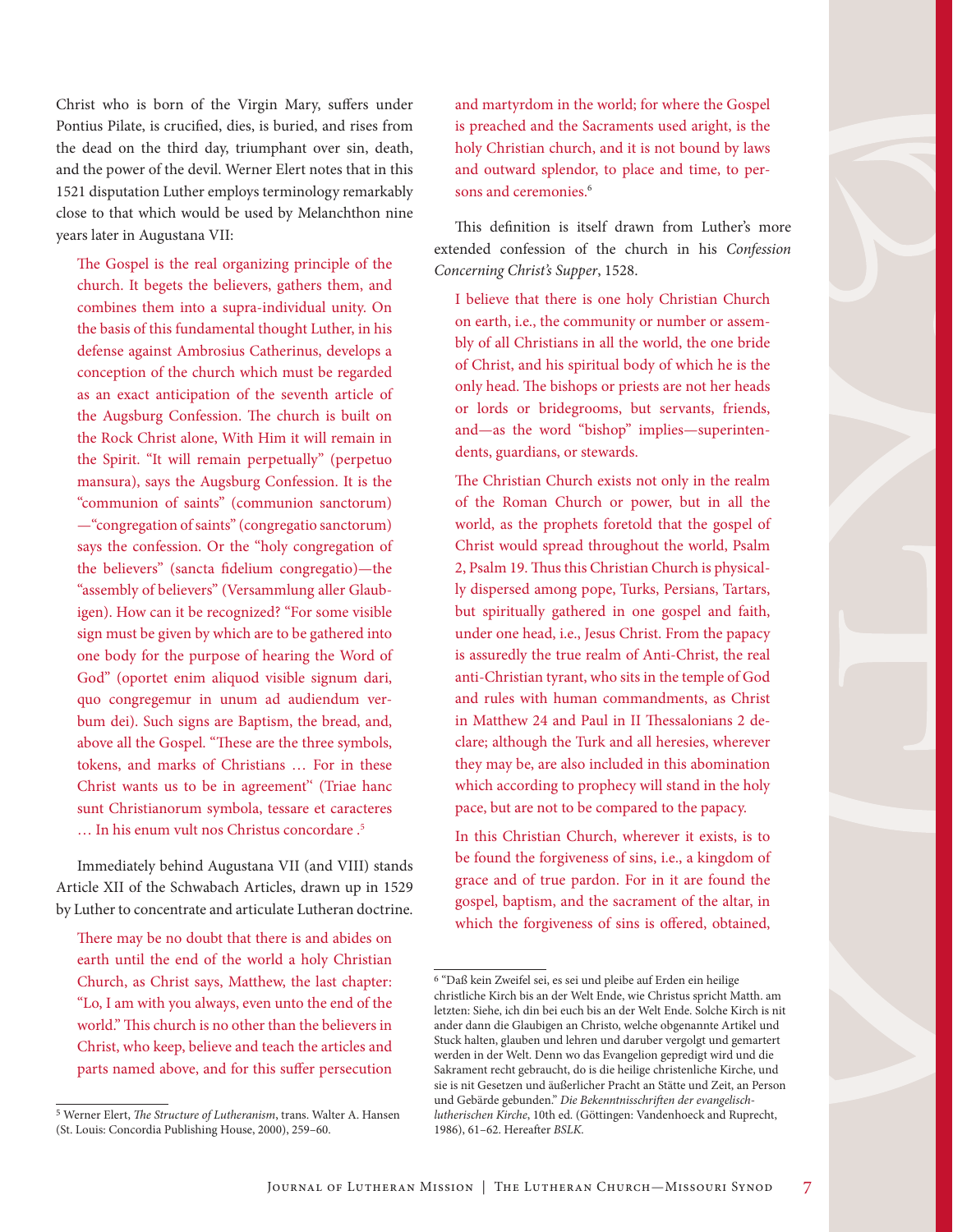and received. Moreover, Christ and his Spirit and God are there. Outside this Christian Church there is no salvation or forgiveness of sins, but everlasting death and damnation; even though there may be a magnificent appearance of holiness and many good works, it is all in vain. But this forgiveness of sins is not to be expected only at one time, as in baptism, as the Novatians teach, but frequently, as often as one needs it, till death.7

#### Christ and the Church

*Ubi Christus, ibi ecclesia.* Where Christ is, there is the church. A proper ecclesiology flows forth from a proper Christology. The definition of the church begins with Christ, the Word of God made flesh to dwell among fallen children of men, to suffer and die for them and for their salvation, and to rise again for their justification. The definition of the church begins with Christ, because it is his saving work which brings her into being and gives her life, and according to his promise he is always in the midst of his believers, always giving freely and fully what he alone has earned and is able to give by virtue of his cross and passion. He is "the head of the body of the church" (ἡ κεφαλὴ τοῦ σώματος τῆς ἐκκλησίας); only where he is confessed and trusted as "the head" (ἡ κεφαλή) is she truly "one body in Christ" (ἓν σῶμά ἐσμεν ἐν Χριστῷ) (**Rom 12:5**) and "of Christ" (τοῦ Χριστοῦ) (**1 Cor 12:27**). He is the husband who freely "submits" himself (ὑποτάσσω) (**Eph 5:20–21**) to the will of his Father, to seek out and win his bride, giving himself for her, sanctifying and cleansing her through water and the word, that she might be made glorious in him and glorify him (**Eph 5:21–27**). In answer to his love, she lives in submission to him (**Eph 5:22**) and he pledges to furnish her with all good things. This submission defines the nature of a relationship entered into freely, not by compulsion. She is a faithful bride in response to his love, love freely given, born of his free submission to the Father. A bride who declares her emancipation and refuses her submission would be bride no longer.

It is in the midst of his church, his congregation, that Christ offers what he has obtained for sinners by his passion, cross, resurrection, and ascension. There he offers what he has obtained by means of the preaching of the gospel, by baptism, by absolution, and by giving his body and blood in his supper. Without such offering and giving in the church, there would be no hope for those who are unable to appropriate Christ's merit by the strength of their own spiritual efforts, their ardent passion, and the strength of their heartfelt devotion. Forgiveness and salvation can depend on no such unreliable foundations. What Christ has obtained at such great price on the cross, he offers freely in preaching and in the sacrament. It is there alone that it is to be sought and found. So Luther writes in *Against the Heavenly Prophets*, 1524:

We treat of the forgiveness of sins in two ways. First, how it is achieved and won. Second, how it is distributed and given to us. Christ has achieved it on the cross, it is true. But he has not distributed or given it on the cross. He has not won it in the supper or sacrament. There he has distributed and given it through the Word, as also in the gospel, where it is preached. He has won it once for all on the cross. But the distribution takes place continuously, before and after, from the beginning to the end of the world. For inasmuch as he had determined once to achieve it, it made no difference to him whether he distributed it before or after, through his Word, as can easily be proved from Scripture.

… I will find in the sacrament or gospel the word which distributes, presents, offers, and gives to me that forgiveness which was won on the cross.<sup>8</sup>

#### The Center of the Doctrine of the Church

At the heart of the doctrine of the church is the teaching concerning the person and work of Christ. Articles III through VIII of the Augsburg Confession progress from the person of Christ (Article III) to his saving work (Justification—Article IV), sacramental ministry (Article V), the fruits of faith (Article VI), and the holy church and her constitution (Articles VII and VIII). That order is not unexpected, for the church is the fruit of the application of Christ's saving benefits, the *Corpus Christi mysticum*, of which he is the ever-living head. The mystical body is manifested where Christ is present in the *Corpus Christi verum*.

Here no strong distinction is to be introduced between church, gathered congregation, diocese, and national or territorial church body. Where Christ is present by the work of the Holy Spirit in the preaching of the gospel and the administration of the sacraments, he is altogether

<sup>7</sup> *LW* 37: 367.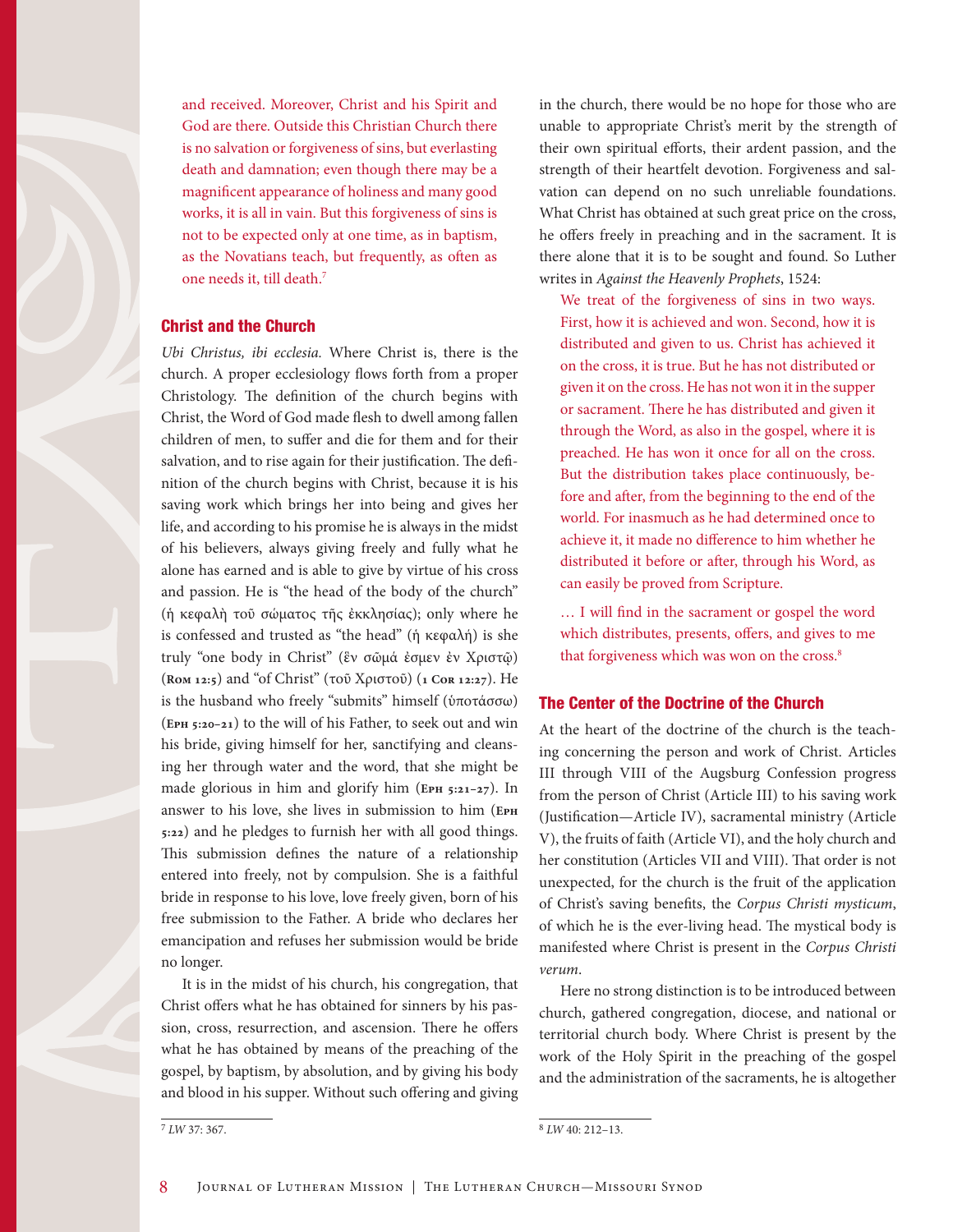present to bless and save. The local gathering around the pulpit and altar is the church, the body of Christ, wholly and completely. There is no place here for a *pars-et-tota*  ecclesiology, whereby the local, diocesan, or even national gathering is only partially or derivatively church, needing the authentication of association within the larger whole. Nor, on the other hand, is any or every gathering of individuals made to be church by the voluntary decision of the individual members to become a congregation or church. Nor may a particular parish communion, diocese, synod, or other jurisdictional unit define itself as "a member of the Body of Christ" or as "holding membership in the Body of Christ," according to the so-called branch theory which turns churches into "churchettes" or "ecclesial bodies" which are incomplete in themselves and in essential need of outward association with the larger church, its form of ecclesiastical organization, and its spiritual leaders. It is the word, written and orally proclaimed and sacramentally ministered, that renders present the church which will endure forever. Size, shape, polity, and scope aside, this church is the bride of Christ which he came to seek and call to himself, and cleanse in preparation for final presentation, as the apostle announces in the letter to the church at Ephesus (**Eph 5:25–27**). Here Christology, eschatology, and ecclesiology all stand in closest connection.

#### The Church and the Churches

The individual or local assembly does not live in isolation. Every assembly of believers among whom the gospel is preached without corrupting additions or omissions and among whom the sacraments are in like manner administered as the Lord has given them is the church full and whole. Each is full and whole, and all such assemblies are altogether one church, full and whole. Unrepentant heresy requires separation, and baseless schisms are to be deplored; they are by nature and definition divisive. But the church is not divided. She is one. Between communities in which the gospel is rightly taught and the sacraments rightly given there should be fraternal recognition of community and mutual submission out of reverence for Christ. That the "churches" (ἐκκλησίαι) are also "church" (ἐκκλησία) is not a human achievement brought about as the result of skillful negotiations and administrative manipulations, or mutual recognition of common notions concerning apostolic or historic church government, episcopal, counciliar, or congregational.

In his high-priestly prayer in the garden before his

crucifixion Christ intercedes for his church. Here the unity of believers in a single church (ἐκκλησία) and the oneness of the churches (ἐκκλησίαι) are found in the reconciling work which he has accomplished by his saving death and resurrection, offered in the proclamation of the one gospel of Christ. The right preaching of that gospel communicates this praying, suffering, dying, and rising Lord and Christ with all that he gives by word and sacrament; consequently those who hear and harken to that gospel are one church, regardless of the limitations of time and space.

#### The Essential Marks of the Church

In Augustana VII, the church is taught, confessed, and defined, its duration is stated, and its outward marks are noted, although nowhere in the text are these described as outward marks or *notae*. The church is an assembly or convocation of believers which exists at the present time and will continue to exist for all time. This assembly is outwardly identifiable on the basis of what is heard in the assembly (i.e., the teaching or proclamation of the gospel of and about Jesus) and what is observable on the basis of the sacramental activity that goes on within the assembly (i.e., baptism and the sacrament of Christ's body and blood offered to communicants for forgiveness of sins, oneness with himself and the Father, and the foretaste of heaven). Baptism, the Holy Supper, and confession and Holy Absolution will be more thoroughly described in Articles IX–XII.

Where these marks are found, there the church is to be found, because there the person of Christ and the fruit of his saving work are made present by the Holy Spirit, working faith and gathering a faithful, believing people. The manifestation of the church is not prior to or independent of preaching and sacraments, as though they could be listed among a number of activities with which the church appropriately occupies herself. Nor can we posit that the church as institution authenticates and validates preaching and the sacrament. The presence of the church is tied to the marks of preaching and the sacraments by virtue of their dominical designation as the means of Christ's saving presence. The proclamation of Christ gathers the church, just as during his earthly ministry Christ gathers the people to himself by opening his mouth and speaking. *Ubi Christus, ibi ecclesia*. Christ does not go about without his church; where the head is, there too are the members of the body.

The pure teaching of the gospel and the right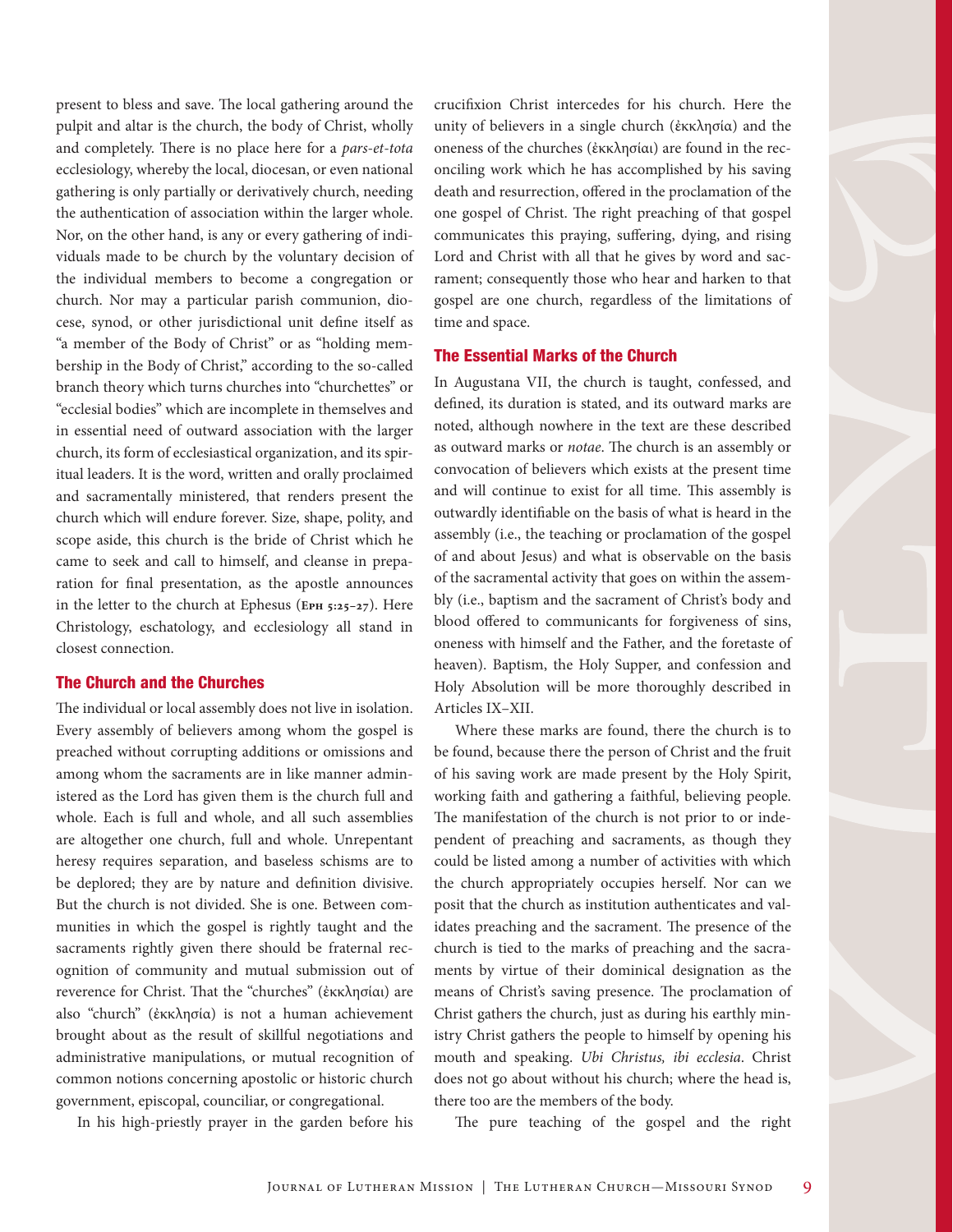administration of the sacraments are essential to the true oneness of the church, for they are constituent to that oneness. As there is only one Lord, proclaimed in the gospel as both Son of God and Son of Man, so too there can be only one baptism, baptism into his death, and there can be only one sacramental banquet which is his very body and blood for forgiveness, life, and salvation. There cannot exist alongside this a second gospel which proclaims a different Christ, some other baptism for some other purpose, and a supper which is something other than his body and blood or is given for some purpose other than eating and drinking. That these are described as "enough" (*genug*) and "sufficient" (*satis*) does not mean that together their proper outward observance represents a minimum standard beyond which everything is permitted. The terms are rather to be understood as a confession that the preaching of the gospel and the right use of the sacraments do fully what God has given them to do—to bear witness to the church's oneness. Man adds nothing to them—no mark or quality—to authenticate, validate, or legitimatize them. What men have instituted may be described as ceremonies (*"Ceremonien, von den Menschen eingesetzt," "ritus aut ceremonias ab hominibus institutas"*) which serve to exalt and extol what God does and gives. They have no power to authenticate, validate, or legitimatize, and it is not necessary that they be kept uniformly in every place.

Included among human ceremonies and traditions are matters concerning which there is no clear dominical institution. Thus, human traditions may be said to include pious and commendable practices that have been handed down from one generation to another, even from the apostles themselves, which the church may continue to use. However, these ceremonies and traditions do not bear witness to the true unity of the body of Christ in quite the sense that the *notae ecclesiae* do, nor are they meant to do so. Thus, their uniform use in all places cannot be made an absolute necessity. And, on the other hand, neither can their abandonment and disuse be uniformly required. The marks of the church stand at the center; human traditions stand outside the circle that marks that periphery. They gain significance from their association with the church, but they are by no means essential.

#### The Needs of the Church

The ministry of the church (*Predigtamt, Ministerium Ecclesiasticum*) stands within the circle as essential to the church. In *That a Christian Gathering or Community Has*  *the Right and Authority to Judge All Doctrine and to Call, Install, and Depose a Teacher on the Basis of the Scripture*  (1523),<sup>9</sup> Luther notes first what a Christian congregation is and where it can be found. It is recognized by the presence of a sure mark, the preaching of the pure gospel. For this reason, and since the soul of man requires it, when bishops and others refuse to provide for the ordination of preachers, the right to do so must be taken from them and given to the community of Christians.

Thus we conclude that where there is a Christian congregation which has the Gospel, not only does it have the right and power, but it is obligated by its responsibility for the salvation of the souls brought to Christ in Baptism, to shun, flee, dismiss, and withdraw from the authority now exercised by the bishops, abbots, cloisters, foundations, and all such, since one sees clearly that they teach and lead contrary to God and His Word. Therefore it is certain and sure and well-founded and one can depend on it that it is a divine right and necessary to the salvation of souls that such bishops, abbots, cloisters and whatever pertains to their rule be deposed or shunned.10

The *Ministerium Ecclesiasticum* arises out of the commission given to the apostles by Christ after his resurrection. They are to "make disciples" (μαθητεύσατε) of all nations by "baptizing" (βαπτίζοντες) and "teaching" (διδάσκοντες) (**Matt 28:19–20**). What is to be taught is the gospel of Jesus Christ, including what he mandates to be kept and done (τηρεῖν πάντα ὅσα ἐνετειλάμην ὑμῖν). What is to be kept and done includes the baptismal commandment, absolution for the penitent, and the eating and drinking of Christ's very body and blood in anamnesis ("This do in remembrance of me" τοῦτο ποιεῖτε, ὁσάκις ἐὰν πίνητε, εἰς τὴν ἐμὴν ἀνάμνησιν) in his supper (**Luke 22:19; 1 Cor 11:24–25**). Thus, the *Ministerium Ecclesiasticum* is *Ministerium Divini Verbi*—teaching the gospel and ministering the sacraments, and the church herself is the qehal (לָהָק (or "gathered congregation" (ἐκκλησία) gathered by and around the word and receiving the teaching and administration.

The congregation cannot continue without preachers/ teachers. When and if ordained priests cannot otherwise

<sup>9 &</sup>quot;Das eyn Christliche versamlung odder gemeine recht und macht habe, alle lere tzu urteylen und lerer zu beruffen, eyn und abzusetzen, Grund und ursach aus der schrifft." WA 11: 401–16. 10 See *LW* 39: 308.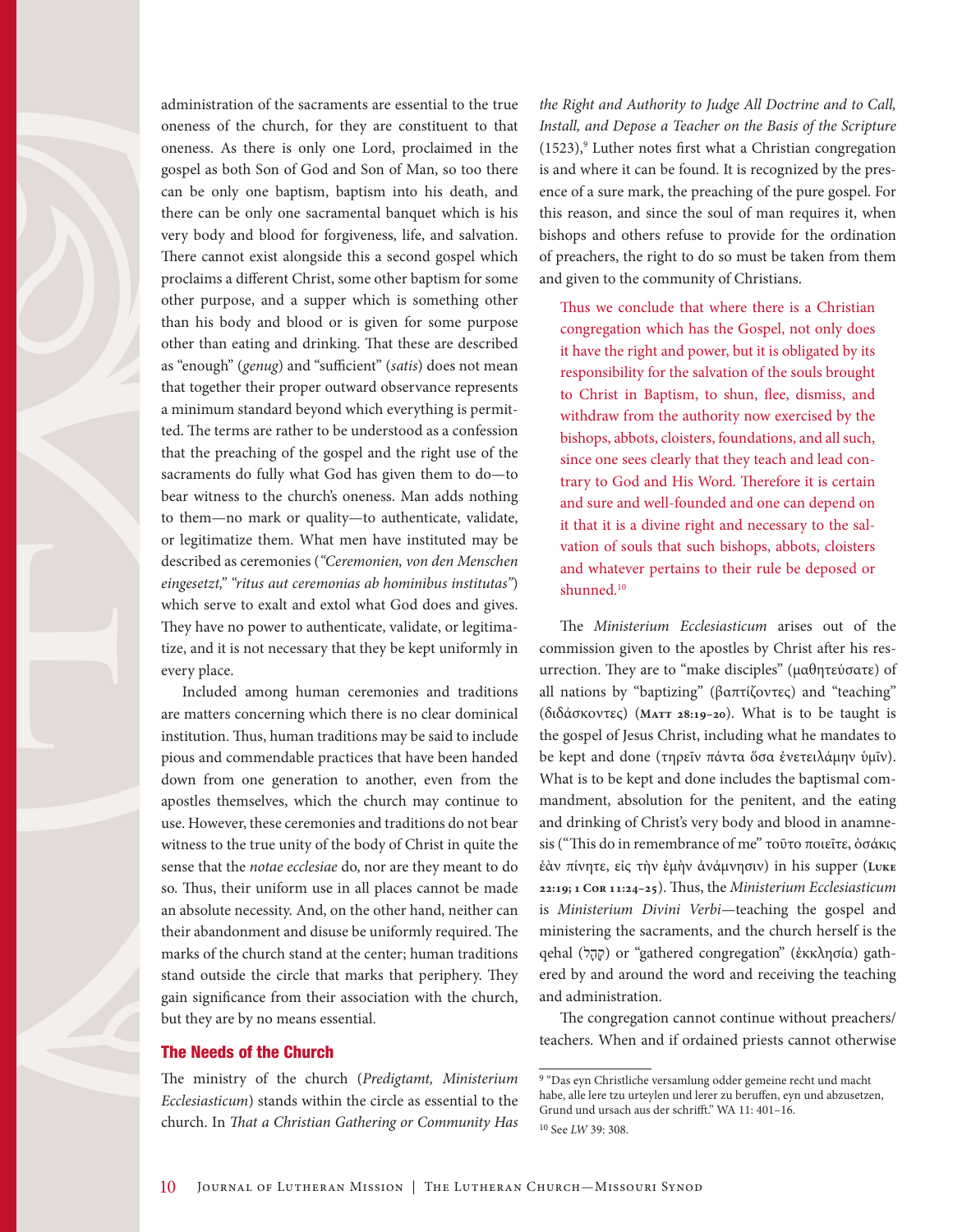be gotten, the church must itself call into the holy ministry capable men whom God has equipped and gifted for the office of teaching the gospel and administering the gospel sacraments. According to the usual order, the minister of ordination is ordinarily a bishop. Otherwise, the minister of ordination is to be one who already possesses the office of the ministry or who has been designated by the church or other properly constituted authority as the minister of ordination. The newly ordained then takes up the responsibility of ordaining, i.e., ordering of others into the *Ministerium Ecclesiasticum*. A preacher so ordained may not only preach, but also baptize, celebrate mass, and assume the cure of souls.

The evangelical and scriptural justification for such a course of action is clear to Luther. John 6:45–46: "It is written in the prophets: 'And they shall be all taught of God.' Everyone who has heard from the Father and has learned, comes unto me"; Psalm 45:7: "You have loved righteousness, and hated iniquity: therefore God, your God, has anointed you with the oil of gladness above your fellows"; 2 Corinthians 4:13: "You have received the same spirit of faith, as it is written: 'I believed, therefore have I spoken,' we also believe and therefore speak ..."; and Psalm 116:10: "I believed, therefore have I spoken: but I am brought very low."11 Where a Christian finds himself isolated and without Christian companions, he must take the work of preaching and teaching the gospel upon himself. However, if other Christians are present, he should not arrogate to himself the office of preacher, but let the office be filled by those called and selected to serve.<sup>12</sup> Although this course of action gives the appearance of not heeding the existing spiritual authorities, the breach is only apparent. Bishops and abbots who do not fulfill their duty do not truly represent the apostles.

In *De Instituendis Ministris Ecclesiae...* (1523),<sup>13</sup> Luther is prepared to press his case further. Papal ordination is not to be desired even if available, since the Roman bishops act as though the priesthood were their own creation and subject in every respect to their regulation. Those

12 *LW* 39: 311.

13 *LW* 40: 3–44.

whom they ordain are not ordained according to the purpose of Christ, for they are not ministers of gospel and sacrament but mere mass-priests. Ordination was first instituted on the authority of the Scriptures, and it is to be held in honor as the highest of all church offices, since the whole church depends upon the preaching of the gospel. In addition, the papal ordination is to the office of offering Christ's body and blood as a sacrifice before God.

The particular church (ἐκκλησία) lacks no gift or power which a larger or more complete body must offer her, or exercise with her or on her behalf. To each church it is given both to proclaim and live by this gospel and to exercise the "power of the keys" (*potestas clavium*) in conformity to the divine word. Each assembly has the authority to call its own pastor. That it does not also ordain him but leaves that to neighboring pastors and ecclesiastical overseers (bishops, visitors, provosts, et al.) bears witness that the ministry of the church into this pastor being ordained is more than a matter locally constructed and arranged. The ministry which Christ has ordained and established for the church (ἐκκλησία) and the churches (ἐκκλησίαι) and the act of ordination into it both stand as tokens of the unity of the church.

#### The Place of the Ministry

The church is known only by her marks, and she cannot be discerned on the basis of supposed evidences of antiquity or sanctity, or a traditional or even biblically sanctioned form of ecclesiastical order and polity. Here the primary organ of discernment is the ear of man into which the word of God is spoken, for it is the spoken word of the preacher which gathers the church around itself, and it is the word which makes baptism and the sacrament of Christ's body and blood and speaks the word of absolution. God's word is never apart from God's Spirit; both together do what God intends. The preacher or celebrant whose mouth God employs speaks a word and administers a sacrament to which he personally adds nothing, but he stands in the closest possible connection with the Lord who makes use of him. "Every minister should glory in this, that he is an instrument of God through which God teaches, and he ought not to doubt that he is teaching the Word of God."<sup>14</sup> What Melanchthon says in Apology VII/ VIII with specific reference to the ministry of unworthy men surely applies also to those who are not unworthy: "For they do not represent their own persons, but the

14 *LW* 29: 4.

<sup>&</sup>lt;sup>11</sup> "Est scriptum in Prophetis: 'Et erunt omnes docibiles Dei.' Omnis, qui audavit a Patre et didicit, venit ad me."; Ps 45:7 (44:8 (LXX): "Dilexisti iustitiam, et odisti iniquitatem: propterea unxit te Deus, Deus tuus oleo laetitiae prae consortibus tuis"); 2 Cor 4:13: "Habetes autem eundem spiritum fidei, sicut scriptum est: 'Credidi, propter quod locutus sum', et nos credimus propter quod et loquimur..."; and Ps 116:10 (115:10 (LXX)): "Credidi, propter quod locutus sum: ego autem humiliatus sum nimis."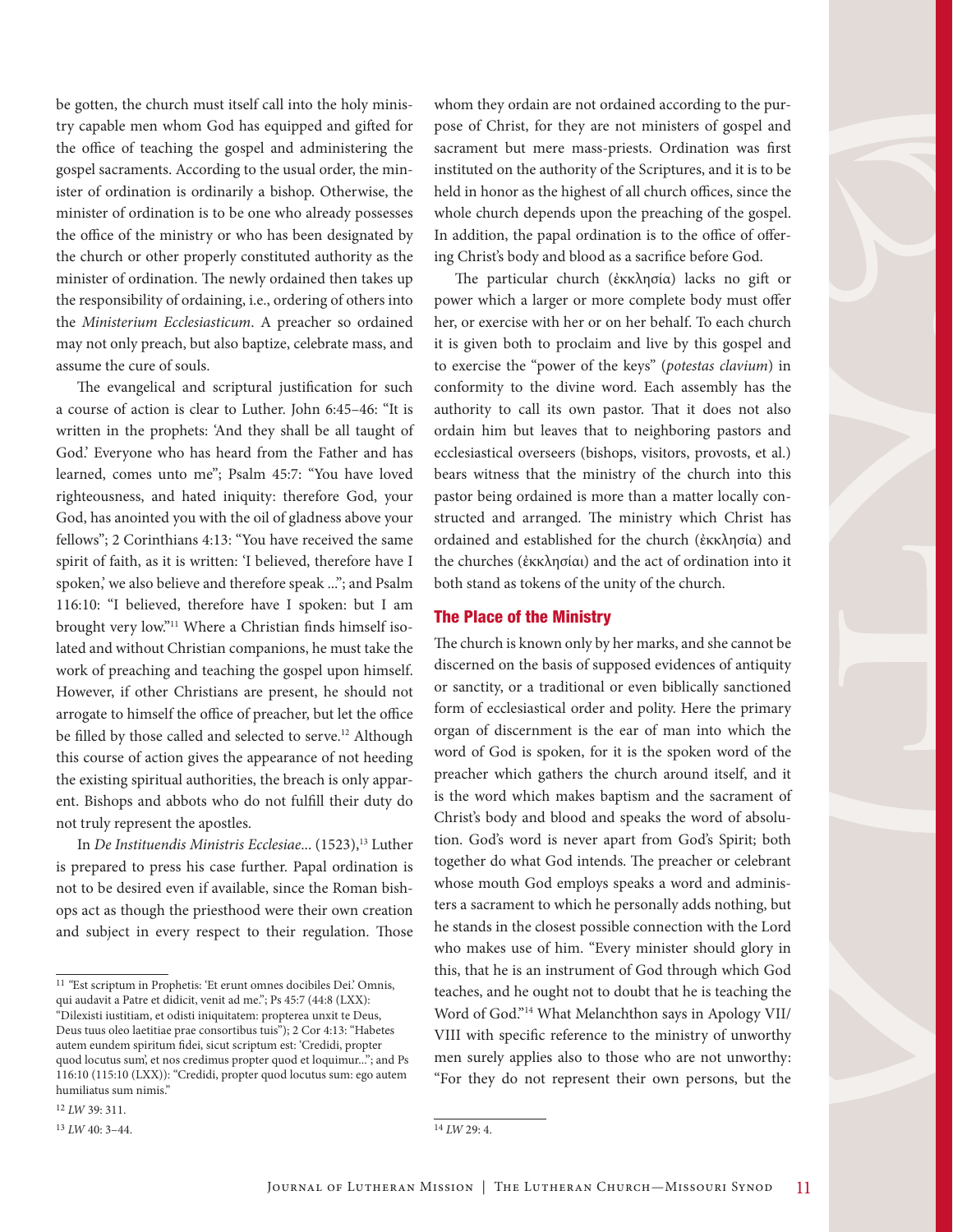

person of Christ, because of the church's call, as Christ testifies (**Luke 10:16**), 'He who hears you hears me.' When they offer the Word of God or the sacraments, they do so in Christ's place and stead" (Ap VII/VIII, 28).15 So too, Luther's description of the true, evangelical mass in *On the Private Mass and the Consecration of Priests*, 1532:

Here everything is done, first of all, according to the ordinance and command of Christ, so that it is offered and given to the church under both kinds on the basis of the words of Christ: "Take, eat, this is my body," etc., and "Do this in remembrance of me." The pastor does not receive it only for himself, as the pope's sacrilege does. He also does not sacrifice it to God for our sins and all kinds of needs, as the pope's sacrilege does. He does not give it to us and he also does not sell it to us as a good work to reconcile God, as the pope's sacrilege does, having made such a blasphemous commercial affair of it; rather, he administers it to us for the comfort and strengthening of our faith. In this way Christ is made known and preached. Here there can be no avarice or idolatry. Here we surely have the intention of Christ and of the church. Here we do not have to be concerned whether the pastor is speaking the words secretly or whether he also is effecting conversion or whether he, too, believes, for we hear the words of institution publicly and say them along with him in our hearts. And the institution of Christ (not our action or the chrism) effects a change or gives us the body and blood of Christ. If the pastor does not believe or doubts, we do believe. If he blunders in speaking the words or becomes confused and forgets whether he has spoken the words, we indeed are there, listen to them, cling to them, and are sure that they have been spoken. For this reason we cannot be deceived, and because the ordinance and true faith are present, it must be certain that we are receiving the true body and blood of Christ. God be praised and thanked, that I have lived to see the true Christian mass and the pure Christian usage of the holy sacrament.<sup>16</sup>

#### The Holy Ministry and Ordination

The holy ministry teaches the gospel and the administration of the sacraments. It derives its status from its close connection with them. And men must in a fitting manner be set in place in this holy ministry. According to Apology XII, 11–12, if ordination is interpreted correctly, i.e., in relation to this ministry of the word, there will be no objection to calling the rite of laying on of hands a sacrament. The church has the mandate to institute ministers, knowing that God approves and is present in it. Further, according to Augustana XIV, "Concerning Church Order they teach that no one should publicly teach in the Church or administer the Sacraments unless he be regularly called."

Questions may remain concerning the precise meaning of such terms as *offentlich lehren, publice docere, ordentlich beruf*, and *rite vocatus.* The authors of the Pontifical Confutation understand that the terms are used to refer to traditional ordination practices as set down in the ecclesiastical ordinances.<sup>17</sup>

Nothing is mentioned in Augustana XIV about the manner by which those to be set in order are called to the ministry, but ordination/confirmation is identified as the specific act or acts by which this is to be done. By virtue of its connection with the ministry, this rite stands within the periphery. Further, were the bishops willing to faithfully discharge their office and act for the benefit of the church and the gospel, then the usual canonical form of ordination too would stand within the circle. However, they neglect the office conferred upon them and are not only unwilling to ordain those who wish to proclaim the gospel and administer the sacraments properly, they also cast them out and persecute them. Under these circumstances, ordination can and should be conferred without the bishops. Ordination stands within the periphery so long as it is a proper ordering to the ministerial office which Christ has given to his church, and episcopal ordination according to the ancient pattern and the canons also stands within the periphery when and if it retains its connection with the center.

In the Smalcald Articles Luther provides an example:

If the bishops would be true bishops, and would devote themselves to the Church and the Gospel, it might be granted to them for the sake of love and unity, but not from necessity, to ordain and confirm

<sup>15 &</sup>quot;… quia repraesentant Christi personam propter vocationem ecclesiae, non repraesentant proprias personas, ut testatur Christus: Qui vos audit, me audit. Cum verbum Christi, cum sacramenta porrigunt, Christi vice et loco porrigunt." *BSLK*, 240. 16 *LW* 38: 209.

<sup>17</sup> J. M. Reu, ed., "The Confutatio Pontificia..." in *The Augsburg Confession, A Collection of Sources* (St. Louis: Concordia Publishing House, 1930).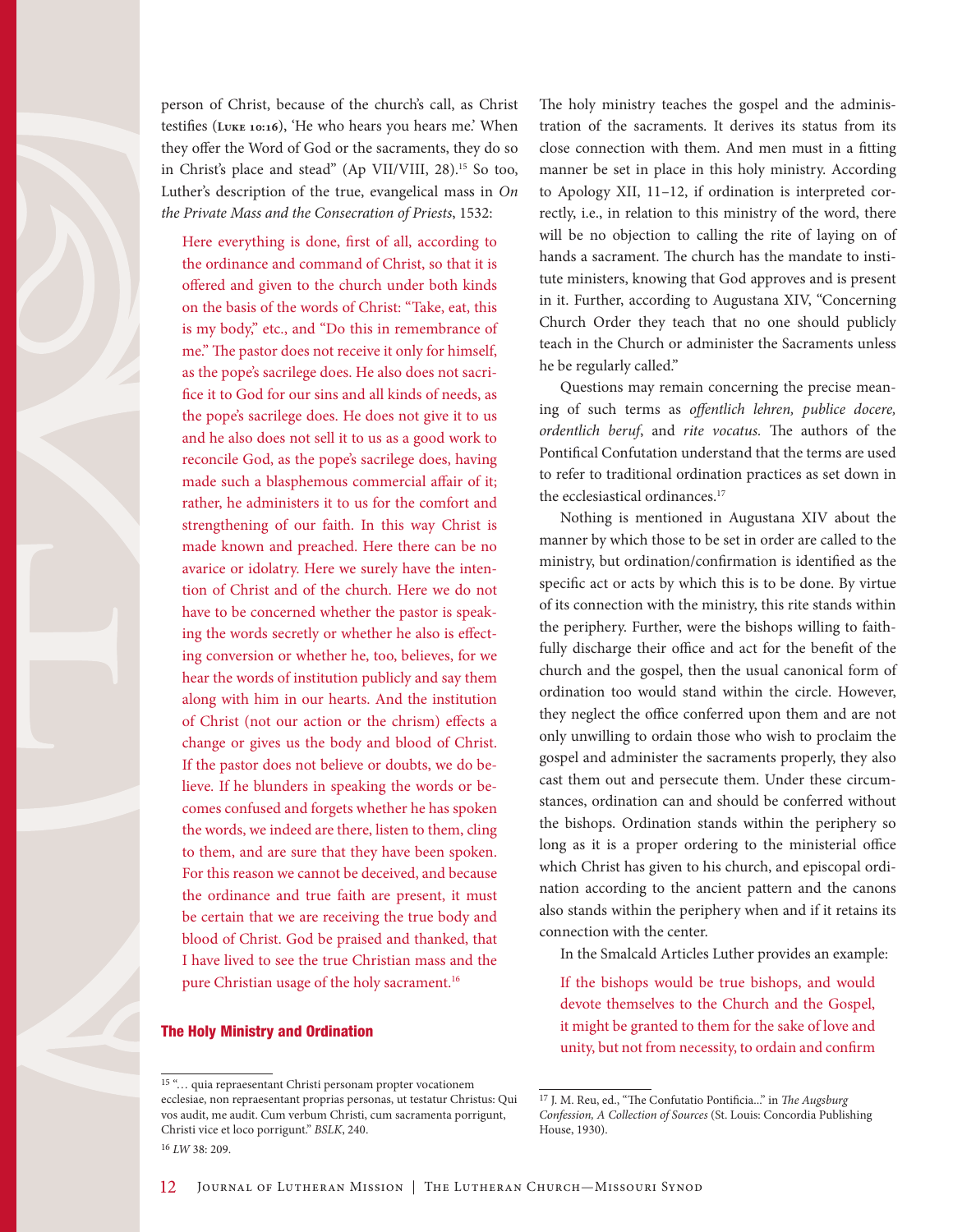us and our preachers; omitting, however, all comedies and spectacular display of unchristian parade and pomp. But because they neither are, nor wish to be, true bishops, but worldly lords and princes, who will neither preach, nor teach, nor baptize, nor administer the Lord's Supper, nor perform any work or office of the Church, and, moreover, persecute and condemn those who discharge these functions, having been called to do so, the Church ought not on their account to be deprived of ministers.

Therefore, as the ancient examples of the Church and the Fathers teach us, we ourselves will and ought to ordain suitable persons to this office; and, even according to their own laws, they have not the right to forbid or prevent us. For their laws say that those ordained even by heretics should be regarded as ordained and remain so, as St. Jerome writes of the Church at Alexandria, that at first it was governed in common by priests and preachers, without bishops. (SA III, X, 1–3)

Under the terms of the situation described above, the connection between the episcopal office and the center has been severed, and an alternative to it is found by making priests the ministers of ordination. The ministry is important for the sake of the gospel and the sacraments; ordination is important for the sake of this ministry; whatever importance may be assigned to episcopal ordination has derivative significance. The later dogmaticians equate bishops and superintendents as church officials charged with the responsibility of ordination. At the same time, they recognize no essential distinction between them and others in the public ministry.18 Thus, the special office of bishops is peripheral to the office of the ministry itself. It is derived from it and represents a particular instance of it.19 Ordination itself is not to be omitted except in most exceptional circumstances; both order in the church and the example of the ancient church require it. It is not to be denied that in it "the gifts of the Holy Spirit which are necessary for the discharge of the duties of the ministry of the church are conferred and increased."20 No provision is made for the temporary conferral of the ministry upon men who are called to be "lay ministers" or to serve in specially conceived ad hoc ministries or of deacons and vicars authorized to preach and administer the sacraments in one or more places for a specified period of time, but without the requisite period of theological and spiritual formation, and the regular call of the church and ordination.

Lutheran departure from the usual form of law, ecclesiastical ordinances, and decrees in the matter of ordination did not come early. It was not until May 14, 1525, that candidate Georg Roerer of Wittenberg was ordained in the first ordering into diaconal ministry of an evangelical candidate not previously ordained according to the traditional pattern by a Roman bishop. This ordination was by no means a precipitous act. Luther had laid his groundwork slowly and carefully. In his treatise *Against Emser* (1521),<sup>21</sup> he had inquired into the nature—real and hypothesized—of episcopal authority and jurisdiction and the relation of the sacramental priesthood to the universal priesthood of believers. The priest who celebrates the mass and consecrates the bread is the messenger and servant of the whole church, the common priesthood which all in the church possess.<sup>22</sup> Such a priest ministers and serves on the basis of his call, and no one is to undertake the office without a call, except under extraordinary, emergency conditions.23 In *Wider den falsch genantten geystlichen stand des Babst und her bischoffen* (1522),<sup>24</sup> Luther had reacted against his condemnation and excommunication by calling the ministry of the pope and his bishops into question. He contended that they do not hold and exercise their office according

<sup>18</sup> Johannes Gerhard, *Loci Theologic*i, XII, 159: "we commit ordination to the bishops or superintendents alone, who are called bishops, not only with respect to the flock intrusted to them, or their hearers, but also with respect to other preachers, *viz.*, presbyters and deacons, the oversight of whom has been intrusted to them; yet meanwhile, we do not recognize any such distinction between bishops and presbyters, as though the former alone, according to a divine right and the appointment of the Lord, have a right to ordain preachers, from which the rest of the presbyters have been excluded in such a manner that they cannot administer the rite of ordination even when necessity demands, as when bishops are not present or are neglecting their duty; but we say that, according to an ecclesiastical custom, introduced for the sake of good order, the power of ordaining has been left to the bishops, although from their presbyters have not been purely or absolutely excluded." Heinrich Schmid, *Doctrinal Theology of the Lutheran Church* (Miami: HardPress, 2014), 610.

<sup>19</sup> Bernhard Lohse, *Martin Luther's Theology: Its Historical and Systematic Development* (Minneapolis: Augsburg Fortress, 1999), 296.

<sup>20</sup> In Gerhard, *Loci Theologici,* XII, 168, the grace of ordination is separate from the grace of reconciliation. The conferral is ascribed to the prayers of the church and presbytery.

<sup>21</sup> *"*Auff das ubirchristlich, ubirgeystlich und ubirkunstlich buch Bocks Emszers zu Leypczick Antwortt D.M.L. Darunn auch Murnarrs geselln gedacht wird." See English *LW* 39: 137–224.

<sup>22</sup> *LW* 39: 156–63.

<sup>23</sup> *LW* 39: 175.

<sup>24</sup> *LW* 39: 239–300.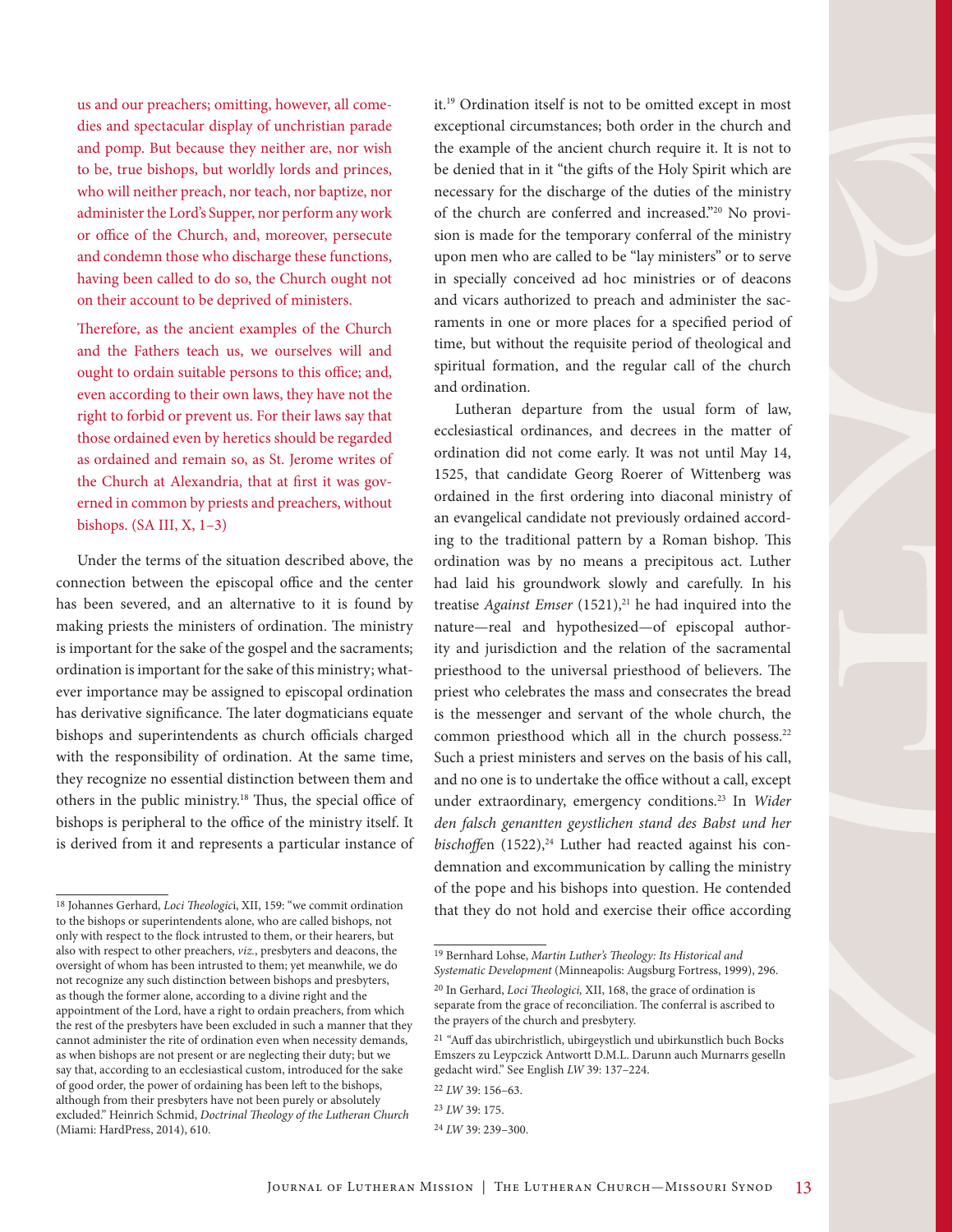to the requirements or example of the New Testament episcopacy.25 The consideration of the action by which men are rightly set in order in the holy ministry occupied Luther throughout his life, and it a continuing subject of discussion among Lutherans down to the present day.

Already in the sub-apostolic era, the presence of factionalism in congregations, along with the increased presence of gnosticism, montanism, and a variety of heretical movements, made clear the need for regularity and proper order in the apostolic ministry. Irenaeus of Lyons writes that those bishops should be heard to whom the care of the churches had been committed—those who hold to the same doctrine of salvation.<sup>26</sup> He had earlier stated that the apostles themselves had instituted these bishops to succeed them (3:3). No heretic could rightly present any apostolic credentials, Tertullian notes; only in apostolic churches would the voice of the apostles truly be heard.27

When this approach was not able to carry the weight laid on it, Augustine of Hippo, in his anti-Donatist writings, provided a formulation of the doctrinal intention and a distinction between valid and invalid ministries, with valid or invalid sacraments issuing from them.

If ordination and ministry are run straight from Augustine's anthropocentric definitions, problems are not solved; they multiply. The unity of calling–ordaining– sending is broken, and the unity of the act of ordination dissolves, so that questions that admit to no conclusive solutions now appear concerning what constitutes a valid ordination, a valid ministry, valid sacraments, and at what point in the rite the conditions for validity are satisfied. Without prior theological agreement between the opposing parties' assertions about the validity or invalidity of ordinations in which the minister of ordination is a minister to whom the right has simply been delegated, to say nothing of the status of so-called lay ministries and the ordination of women, the assertions will be ignored.

Luther and the Lutherans frequently state their preference for the continuation of the office of the bishop as a matter of traditional practice as long as it is recognized as jus humanum and is exercised in accordance with its central purposes of teaching, directing, and serving. Although in certain cases selected individuals from the community were invited to participate, ordination did not become a strictly congregational act carried out without the laying on of hands and prayer by one or more ministers of the church. In place of bishops, the Germans and their spiritual descendants overseas got superintendents and church presidents, who served as administrators and inspectors. The Scandinavians kept the title. Johannes Bugenhagen was at least partially successful in fulfilling the purpose for which he was sent to Copenhagen in that traditional episcopal order was maintained, although those who succeeded the papal bishops had not previously been consecrated as bishops.

In any case, the new bishops stood in apostolic succession in that sense which was important to the Lutherans: apostolic doctrine, faith, and practice were maintained through the ministry of those set in order to proclaim the gospel and administer the sacraments in the churches. In this case, episcopal ministry stands within the periphery because of its connection with the center. The reintroduction of episcopal titles does not appear to have brought with it any deep reappraisal of the office. This is especially the case where this reintroduction has run in line with the notion that an historical episcopacy is absolutely essential to a valid ministry and a valid church. Questions concerning this notion only increase where those from whom this episcopacy is supposed to have been gotten or from whom it is understood to be born do not share a common and properly catholic understanding of evangelical and christological ecclesiology.

#### Final Observations

Order and polity are by no means matters of indifference. For Lutheran ecclesiology, Christ stands at the center, as always he must. He is the word made flesh. Where Christ is, there is his word and Spirit, as always—always together. By means of the word of and about the Christ, the Spirit gathers the church, the *קְהָל* יְהוָ<sup>ׂ</sup>ה, the ἐκκλησία, the σῶμα Χριστοῦ, which he is never without, the *communio sanctorum*, the communion of those made holy by preaching and the sacraments.

Christ, Spirit, church go together, and therefore stand together at the center. Everything else is peripheral to these: holy ministry and the ordination by which men are set in order within that ministry. In a derivative and supportive sense, ministry and ordination are marks of the church, for they have been given to the church by the church's Lord for the sake of the gospel, its proclamation, and its administration in the sacraments. The giving of it is described in Matthew 28 and its parallels. It is given

<sup>25</sup> *LW* 39: 178–80.

<sup>26</sup> Irenaeus, *Adversus Haereses,* Book V, chap. 20,

<sup>27</sup> Tertullian, *De Praescriptione Haereticorum*, chap. 32, 36.